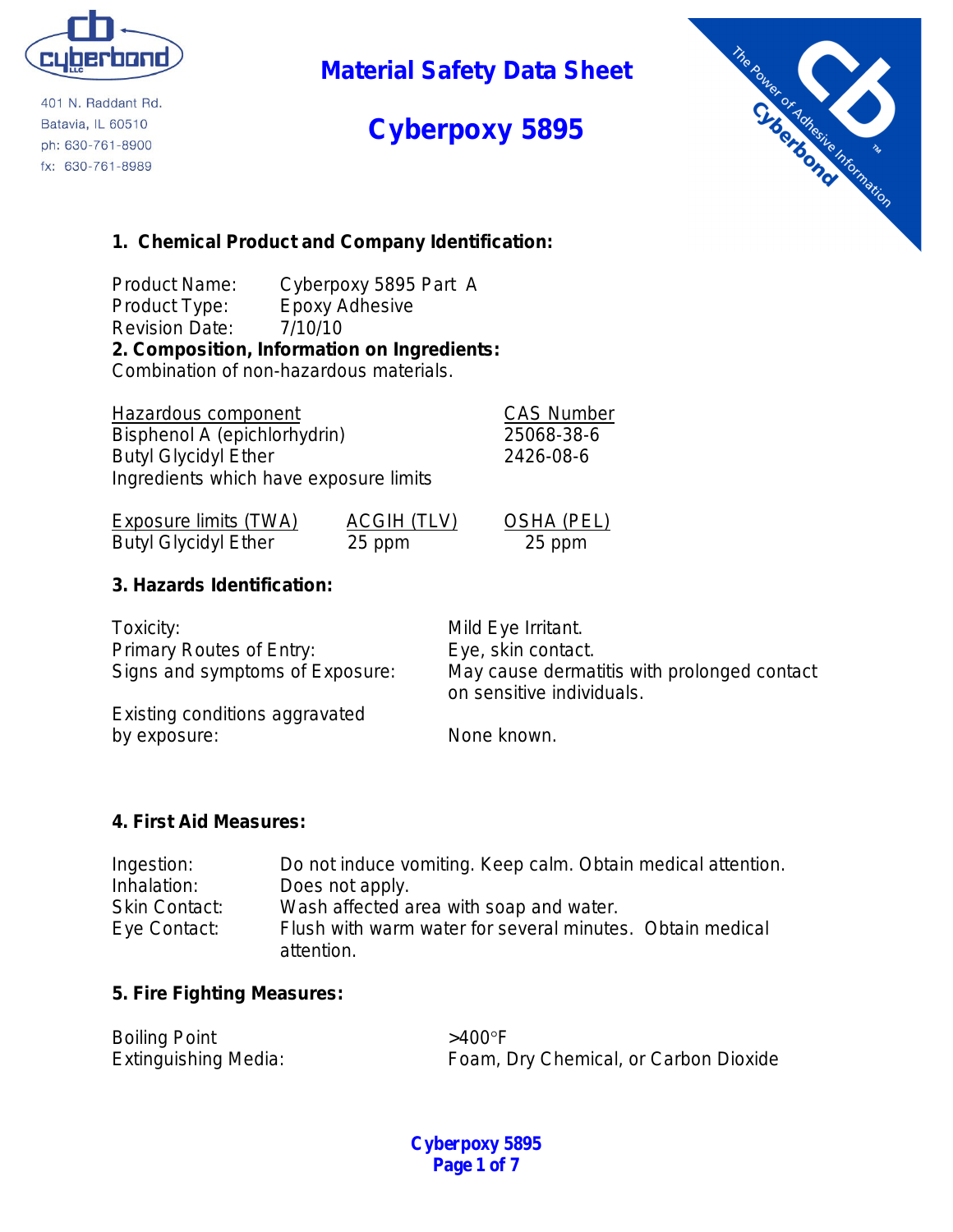# Cyberpoxy 5895

Unusual Fire or Explosion Hazards: Special Firefighting Procedures: None Hazardous Products Formed by Fire

Or Thermal Decomposition: Oxides of carbon; aldehydes and other organic substances may be formed during combustion.

#### **6. Accidental Release Measures:**

Steps to be taken in case of

spill or leak: Soak up with inert absorbent. Store in a partly filled, closed container until disposal.

### **7. Handling and Storage:**

| Safe storage: | Store below 100°F.                |
|---------------|-----------------------------------|
| Handling:     | Avoid contact with skin and eyes. |

### **8. Protective Equipment:**

| Eye Protection:                | Safety glasses or goggles with side shields.                                                                      |
|--------------------------------|-------------------------------------------------------------------------------------------------------------------|
| Skin:                          | Rubber, polyethylene, or neoprene gloves.                                                                         |
| Ventilation:                   | Local exhaust preferred although good general<br>mechanical ventilation is adequate except for<br>confined areas. |
| <b>Respiratory Protection:</b> | Does not apply.                                                                                                   |

### **9. Physical and Chemical Properties:**

| Appearance:              | <b>White Paste</b>        |
|--------------------------|---------------------------|
| Odor:                    | Mild                      |
| <b>Boiling Point:</b>    | $>400^{\circ}$ F          |
| Vapor Pressure:          | Less than 1mmHg $@20°C$   |
| Vapor Density:           | Approximately 3 (air = 1) |
| <b>Evaporation Rate:</b> | Not Applicable            |
| <b>Specific Gravity:</b> | 1.25                      |
| Solubility in Water:     | Negligible                |

### **10. Stability and Reactivity:**

| Stability:                | Stable         |
|---------------------------|----------------|
| Hazardous Polymerization: | Will not occur |
| Incompatibility:          | <b>None</b>    |

### **11. Toxicological Information:** See Section 3

**Cyberpoxy 5895 Page 2 of 7**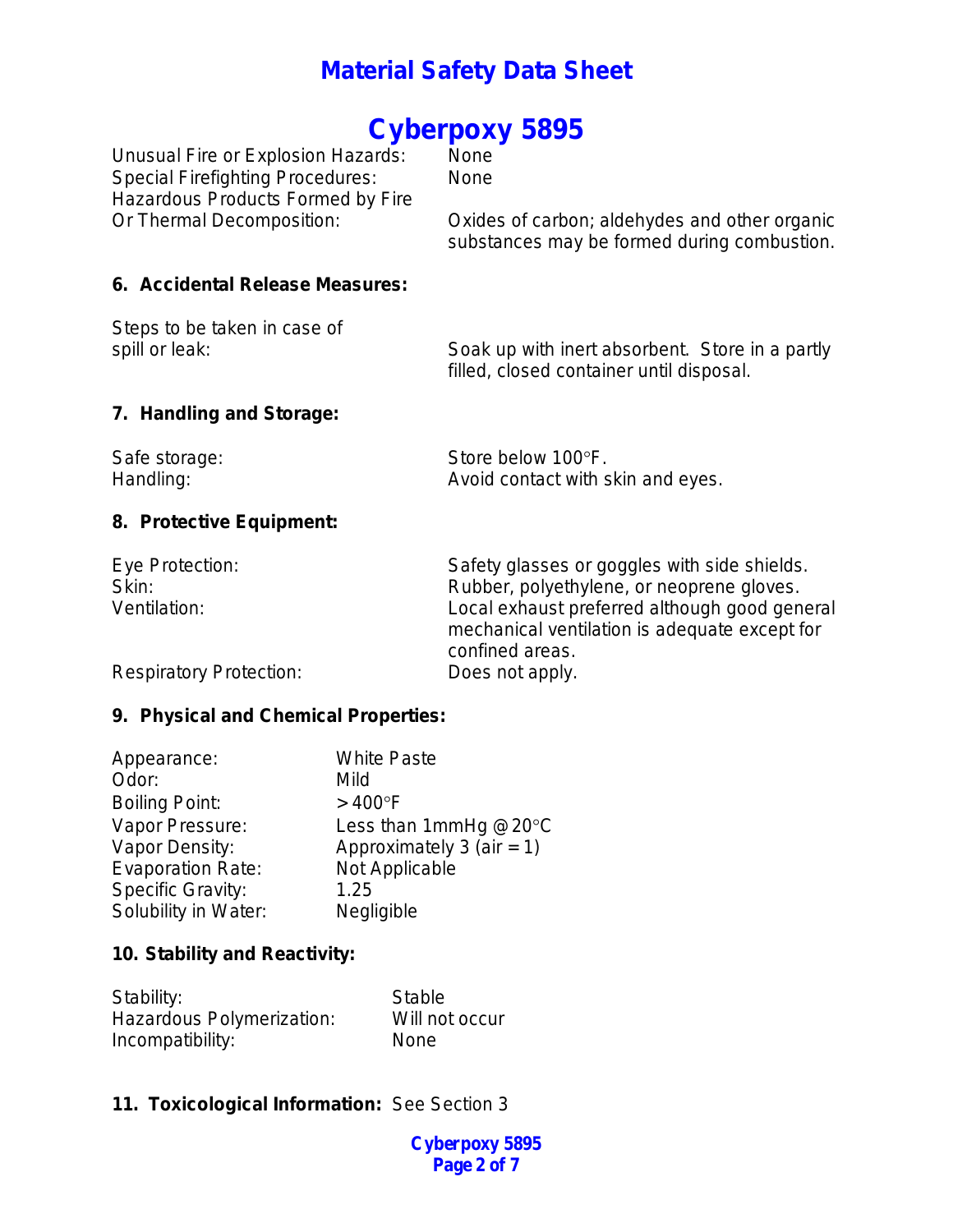# **Cyberpoxy 5895**

### 12. Ecological Information: No Data

### **13: Disposal Considerations:**

Disposal Procedures: Incinerate or dispose of in an approved landfill in accordance with local and EPA regulations. Not a RCRA Hazardous waste.

### **14. Transportation Information:**

| <b>Domestic Ground Transport</b><br>Proper Shipping Name: Unrestricted<br><b>Hazard Class or Division: Unrestricted</b> |      |
|-------------------------------------------------------------------------------------------------------------------------|------|
| <b>Identification Number:</b>                                                                                           | None |
| <b>Marine Pollutant:</b>                                                                                                | N٥   |

### **15. Regulatory Information:**

CA Proposition 65: This product contains saccharin. Proper usage necessitates no Proposition 65 warning.

### **16: Other Information:**

| <b>Hazard</b>          | <b>NFPA Hazard Code®</b> | <b>HMIS Hazard Code®</b>                    |
|------------------------|--------------------------|---------------------------------------------|
| Health                 |                          |                                             |
| <b>Fire</b>            |                          |                                             |
| Reactivity             |                          |                                             |
| <b>Specific Hazard</b> | None                     | <b>Personal Protection See</b><br>Section 8 |

NFPA is a registered trademark of the National Fire Protection Association. HMIS is a registered trademark of the National Paint and Coatings Association.

Prepared by: Cyberbond Regulatory Department Company: Cyberbond L.L.C.• 401 North Raddant Road• Batavia, IL 60510 Phone: 630-761-8900 /Fax: 630-761-8989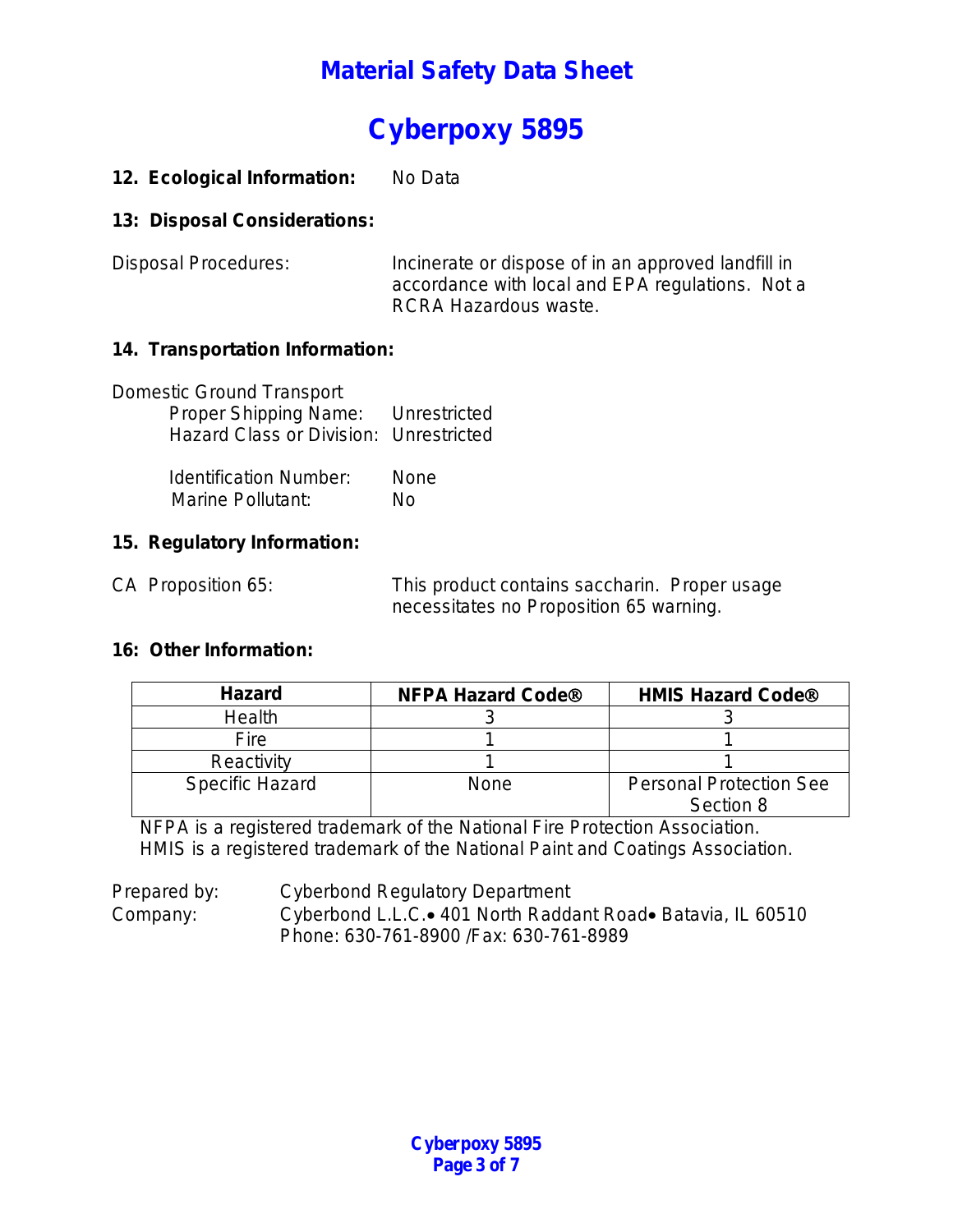# **Cyberpoxy 5895**

### **1. Chemical Product and Company Identification:**

Product Name: Cyberpoxy 5895 Part B<br>Product Type: Epoxy Hardener Product Type: Revised: 7/10/10 **2. Composition, Information on Ingredients:**

| Hazardous component | <b>CAS Number</b> |
|---------------------|-------------------|
| Polyamide resin     | 68082-29-1        |
| Trithylenetetramine | 112-24-3          |

This chemical has no documented exposure limits

### **3. Hazards Identification:**

| Toxicity:<br>Primary Routes of Entry:<br>Symptoms of acute over-exposure: | Eye, skin, and respiratory irritant.<br>Eye, skin contact. Inhalation<br>Prolonged contact may cause dermatitis with<br>sensitive individuals. Can cause severe<br>irritation with possible eye damage or<br>blindness. Sensitization and delayed lung |
|---------------------------------------------------------------------------|--------------------------------------------------------------------------------------------------------------------------------------------------------------------------------------------------------------------------------------------------------|
| Existing conditions aggravated                                            | effects.                                                                                                                                                                                                                                               |
|                                                                           |                                                                                                                                                                                                                                                        |
| by exposure:                                                              | May aggravate existing skin, eye and lung<br>conditions.                                                                                                                                                                                               |

#### **4. First Aid Measures:**

| Ingestion:           | Do not induce vomiting. Administer 3-4 glasses of milk<br>or water. Obtain immediate medical attention.                                             |
|----------------------|-----------------------------------------------------------------------------------------------------------------------------------------------------|
| Inhalation:          | Remove to fresh air. Administer oxygen if breathing is difficult. Get<br>Medical attention if symptoms persist.                                     |
| <b>Skin Contact:</b> | Remove contaminated clothing. Flush affected area with water for<br>15 minutes. Wash with soap and Water. Call physician if irritation<br>develops. |
| Eye Contact:         | Flush with warm water for 20 minutes. Obtain immediate medical<br>attention.                                                                        |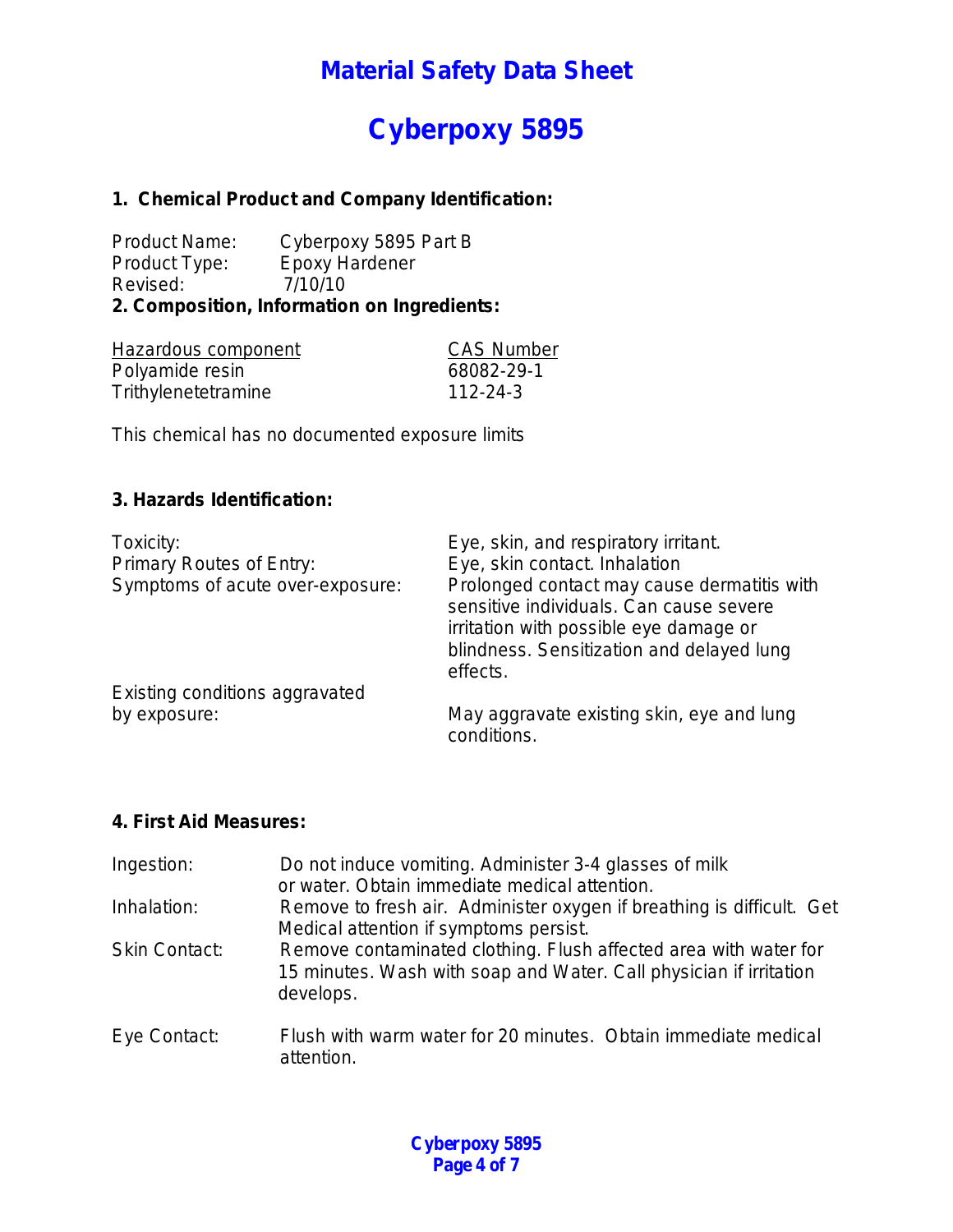# **Cyberpoxy 5895**

### **5. Fire Fighting Measures:**

| <b>Flash Point</b><br><b>Extinguishing Media:</b>                                                                                               | $>200^\circ F$<br>Foam, Dry Chemical, Water or Carbon Dioxide                                                                                                                                                                                                                                                                                                       |
|-------------------------------------------------------------------------------------------------------------------------------------------------|---------------------------------------------------------------------------------------------------------------------------------------------------------------------------------------------------------------------------------------------------------------------------------------------------------------------------------------------------------------------|
| Unusual Fire or Explosion Hazards:<br><b>Special Firefighting Procedures:</b><br>Hazardous Products Formed by Fire<br>Or Thermal Decomposition: | Personnel in vicinity and downwind should be<br>evacuated.<br>Wear full bunker gear, self-contained breathing<br>apparatus and protective clothing. Cool fire<br>exposed containers with water.<br>Oxides of carbon, sulfur, and nitrogen;<br>ammonia and other organic substances may<br>be formed during combustion.                                              |
| <b>11. Accidental Release Measures:</b>                                                                                                         |                                                                                                                                                                                                                                                                                                                                                                     |
| Steps to be taken in case of<br>spill or leak:                                                                                                  | Avoid personal contact. Soak up with inert<br>absorbent. Store in a partly filled, closed<br>container until disposal. Flush area with water<br>to remove trace residue. Prevent spill from<br>entering drainage/ sewer systems.                                                                                                                                    |
| 7. Handling and Storage:                                                                                                                        |                                                                                                                                                                                                                                                                                                                                                                     |
| Safe storage:<br>Handling:                                                                                                                      | Store below 100°F. Store in a cool, dry area<br>away from high temperatures and flames.<br>Avoid contact with skin, eyes and clothing.                                                                                                                                                                                                                              |
| 8. Protective Equipment:                                                                                                                        |                                                                                                                                                                                                                                                                                                                                                                     |
| Eye Protection:<br>Skin:<br>Ventilation:<br><b>Respiratory Protection:</b>                                                                      | Safety glasses or goggles with side shields.<br>Chemical-resistant rubber gloves.<br>Local exhaust preferred although good general<br>mechanical ventilation is adequate except for<br>confined areas.<br>None needed with normal use with proper<br>ventilation. In areas of poor ventilation use<br>NIOSH approved organic vapor cartridges for<br>uncured resin. |

**Cyberpoxy 5895 Page 5 of 7**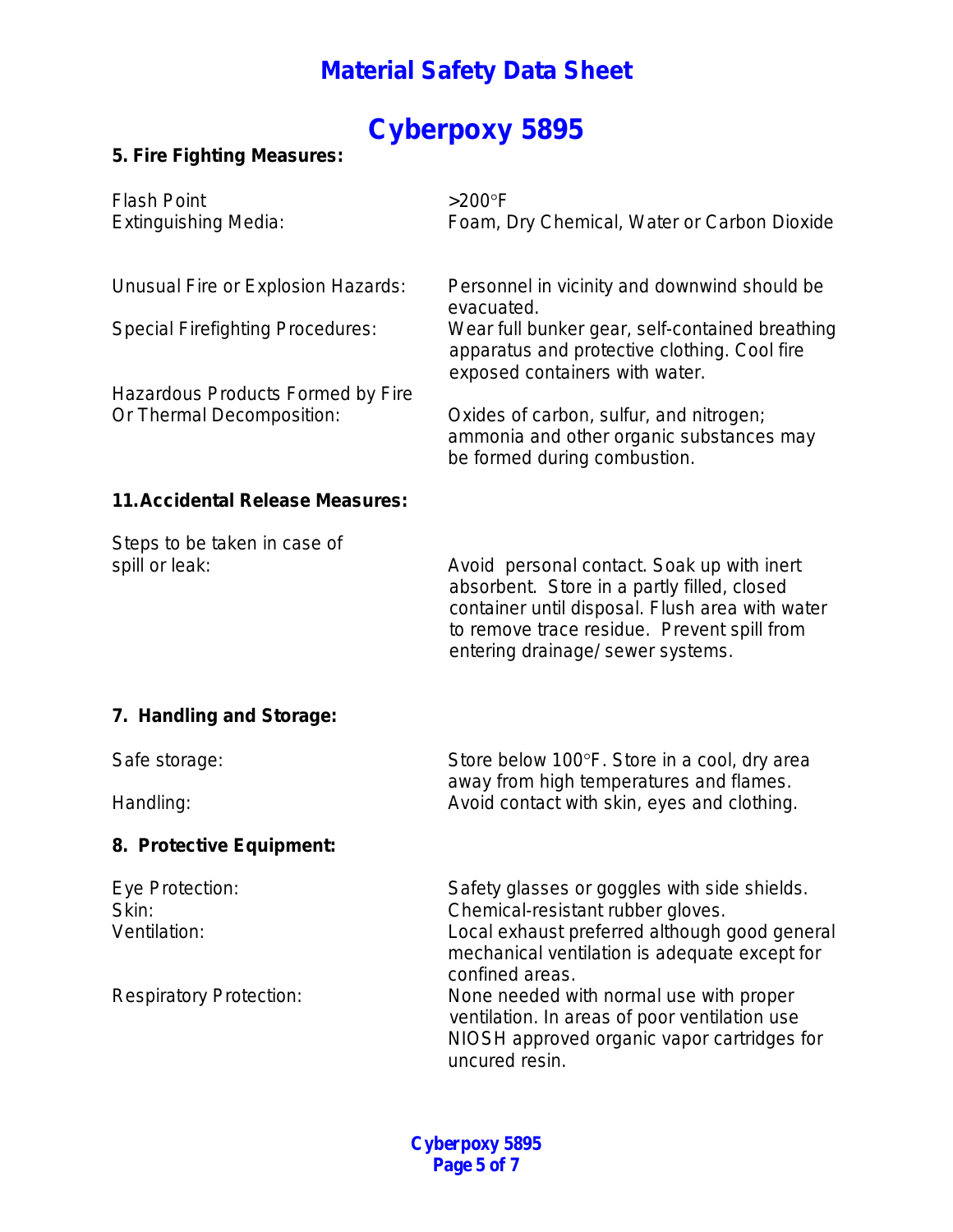### **Cyberpoxy 5895**

### **9. Physical and Chemical Properties:**

| Appearance:              | <b>Black paste</b>             |
|--------------------------|--------------------------------|
| Odor:                    | amine-like                     |
| <b>Boiling Point:</b>    | Not determined                 |
| Vapor Pressure:          | $\leq$ 1mmHg at 70 $\degree$ F |
| Vapor Density:           | Not determined                 |
| <b>Evaporation Rate:</b> | Not determined                 |
| <b>Specific Gravity:</b> | 1.28                           |
| Solubility in Water:     | Negligible                     |
| VOC                      | $0$ g/L                        |

### **12. Stability and Reactivity:**

| Stability:                | Stable                              |
|---------------------------|-------------------------------------|
| Hazardous Polymerization: | Will not occur                      |
| Incompatibility:          | Strong oxidizing agents and amines. |

### **11. Toxicological Information:** See Section 3

12. Ecological Information: No Data

### **13: Disposal Considerations:**

Disposal Procedures: Incinerate or dispose of in an approved landfill in accordance with local and EPA regulations. Not a RCRA Hazardous waste.

### **14. Transportation Information:**

| <b>Domestic Ground Transport</b>    |  |
|-------------------------------------|--|
| Proper Shipping Name: Non-regulated |  |
| Hazard Class or Division: N/A       |  |

| <b>Identification Number:</b> | N/A |
|-------------------------------|-----|
| <b>Marine Pollutant:</b>      | No  |

### **16. Regulatory Information:**

| CA Proposition 65: | <b>None</b>                                            |
|--------------------|--------------------------------------------------------|
| TSCA:              | All ingredients are listed or are exempt from listing. |
| <b>SARA 312:</b>   | Immediate health hazard; delayed health hazard         |

**Cyberpoxy 5895 Page 6 of 7**